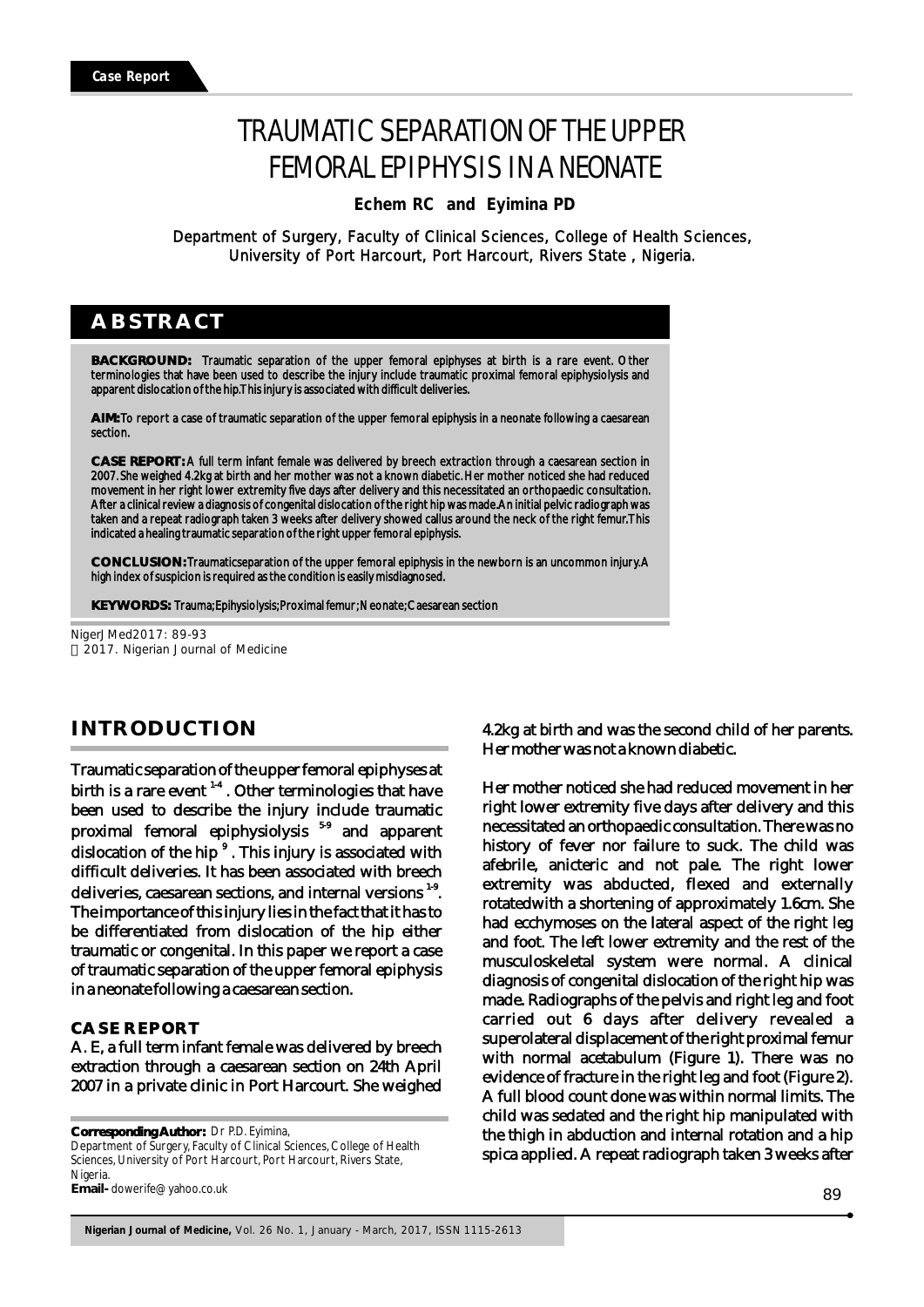delivery showed callus around the neck of the right femur. This indicated a healing fracture of the upper femoral epiphysis (Figure 3). Thus a diagnosis of traumatic separation of the right upper femoral epiphysis was made. The cast was afterward removed. However the child was lost to follow up (after one month).

#### **DISCUSSION**

Traumatic separation of the upper femoral epiphysis in the neonate as a complication of caesarean section is an uncommon injury. The mechanism of injury is that of hyperextension, abduction and rotation during strong traction as the leg is brought forward<sup>6.7</sup>. The separation occurs at the growth cartilage  $^{\mathfrak{s}}$  . The injury is regarded as a Salter-Harris type 1 injury <sup>9,10</sup>.

Traumatic separation of the upper femoral epiphysis is not recognized early most times until callus is seen on a radiograph<sup>1,4,5</sup>. This is mostly due to the fact that it was not considered as a possibility. The more common possibility considered is dislocation of the hip either traumatic or congenital. Although most authors now believe that acute traumatic dislocation does not occur in the newborn<sup>6-8,11,</sup> some may misdiagnose it as traumatic dislocation if there was difficulty in the course of delivery. Elizalde in his report, indicated that traumatic dislocation of the femur in the neonate is rare but that his two cases were fracture dislocations  $12$ . When considered in totality, the cases were not due to traumatic dislocation of the hip. The more common diagnosis made is congenital dislocation of the hip $^{1,6,8}$ . This was the possibility considered in the index patient until a check radiograph revealed callus in the proximal femur. Another diagnosis that could be considered is septic arthritis of the hip<sup>2,5,7,9,13</sup>. However there is usually no evidence of infection in traumatic epiphysiolysis as was seen in the index patient .

Even though the condition is easily misdiagnosed, careful consideration may lead to early diagnosis. A history of abnormal presentation, internal version or difficult caesarean delivery or reduced limb movement following delivery is helpful <sup>1,3,4,6,7</sup>. Additional history of a baby that is large for date is also important<sup>4</sup>. Physical examination finding of a limb that is held still by the child avoiding active movement (pseudoparalysis), thigh which is flexed, abducted and externally rotatedwith associated shortening of the injured lower extremity should make the clinician consider traumatic separation of the upper femoral epiphysis.<sup>1,3,4,7,8</sup>. A plain pelvic radiograph would show upward and lateral displacement of the proximal femoral shaft with symmetrical development of the acetabulum  $14$ .

Our patient had a difficult delivery (breech extraction through a caesarian section) and was noticed to have reduced movement of the right lower extremity. Her thigh was flexed, abducted and externally rotated with shortening of the right lower extremity. Her plain radiograph showed superolateral displacement of the right proximal femur. Also radiographs of the right leg and foot did not show evidence of fracture although she had ecchymoses on the right leg.

As earlier highlighted, traumatic separation of the upper femoral epiphysis may be easily confused with congenital dislocation of the hip on the first or second day after birth especially if the signs of acute injury are missed<sup>1,5</sup>. Under such circumstance, other diagnostic measures may be employed. Ultrasound scan, a noninvasive tool would be appropriate  $2,14$ . It would reveal a normal position for the femoral head within the acetabulum. However, this was not utilized in this patient. Arthrography especially under fluoroscopic control is useful in confirming the diagnosis.  $1,3,5,7,9$ . Arthrography will document the head-acetabular and head-neck relationships  $5.7$ . In traumatic epiphyseal separation it shows displacement of the epiphysis on the metaphysis<sup>5</sup>. This procedure was not used in the index patient as this was not the initial diagnosis considered for this patient and it was also not available at the moment. Some authors have considered the use of the diagnostic joint aspiration to confirm haemarthrosis especially when it is uncertain<sup>5,9</sup>. However, this has the risk of introducing infection into the joint.

Various methods of treatment have been recommended. However, it is worthwhile to note that in a number of situations, the diagnosis is made late at which time callus would have formed. The recommended treatments include double nappies<sup>4</sup>, manipulative reduction <sup>6</sup>, traction and cast immobilization <sup>1,3-6,8,11</sup> and open reduction and pin osteosynthesis especially for severe cases  $57$ . The rapid healing of fractures and remodelling that occurs in infancy , makes conservative methods of treatment acceptable.

Although the prognosis is generally excellent<sup>45</sup>, some degree of residual coxa vara have been reported  $^{1,6,8,11}$ . This is partly due to the delay in diagnosis and treatment had not begun by the time fracture callus appears and the deformity that occurs had become fixed and irreducible  $<sup>1</sup>$ . Some other workers have</sup> reported slight valgus deformity of the neck <sup>4</sup> rather than varus deformity.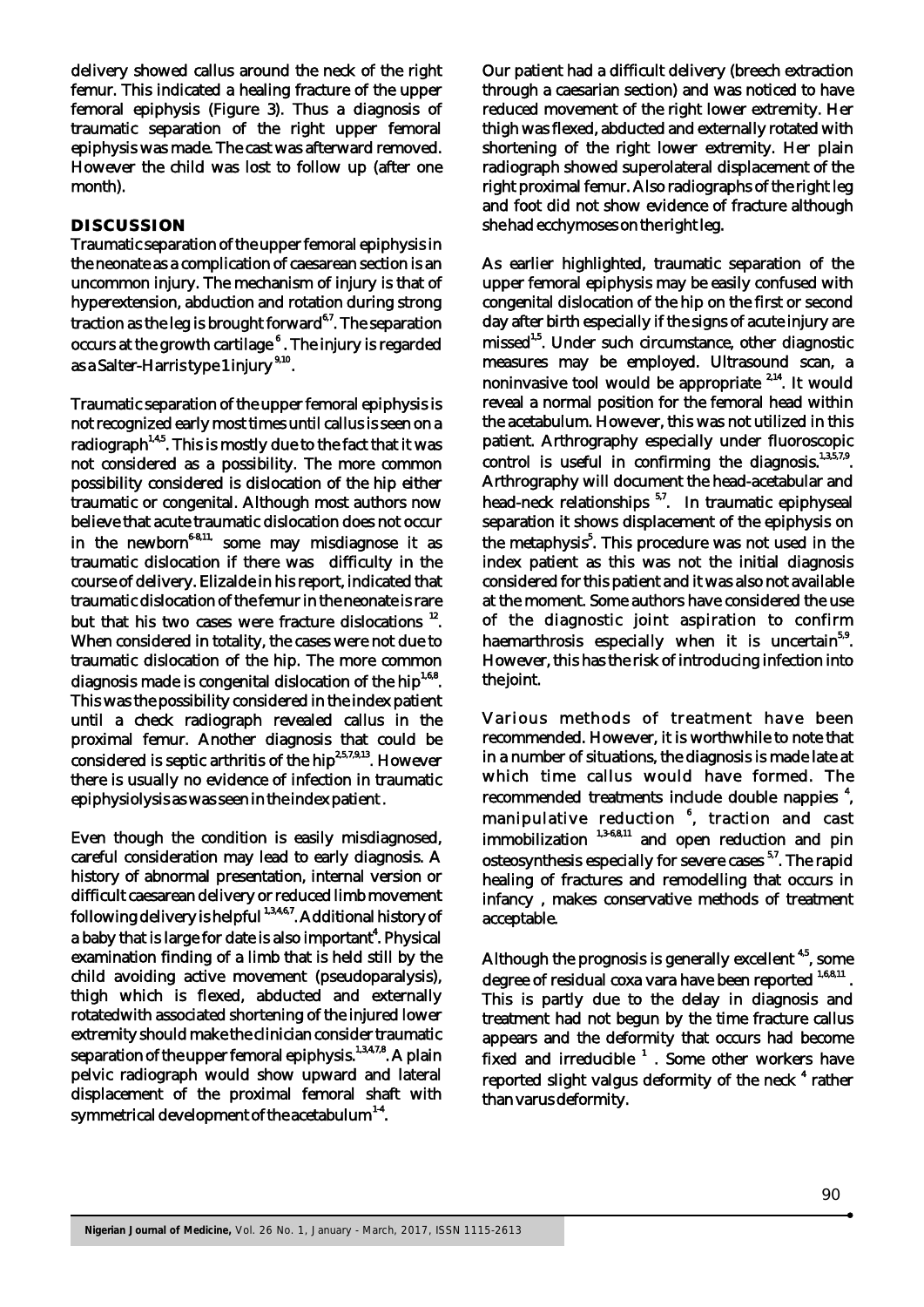## **CONCLUSION**

Traumatic separation of the upper femoral epiphysis in the newborn is an uncommon injury. The condition can easily be misdiagnosed and therefore a high index of suspicion is required.

## **Figures**



Figure 1. Pelvic radiograph. Shows superolateral displacement of right proximal femur with normal acetabulum



Figure 2 (a and b).Radiograph of right leg and foot. No evidence of fracture in the right leg and foot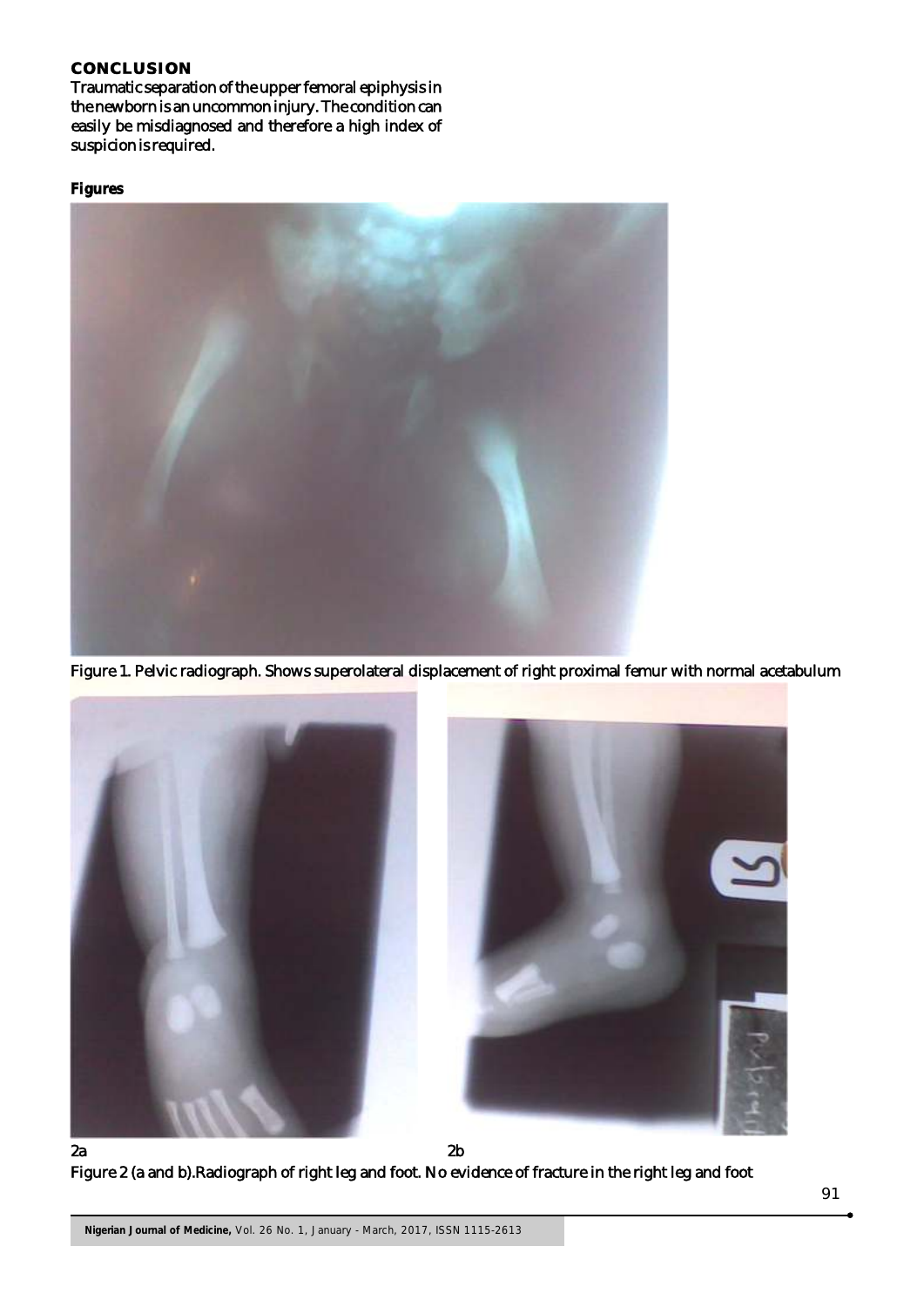

3a



#### 3b

Figure 3 (a and b). Repeat pelvic radiograph (a) and a closer view (b). Shows callus around the neck of the right femur.